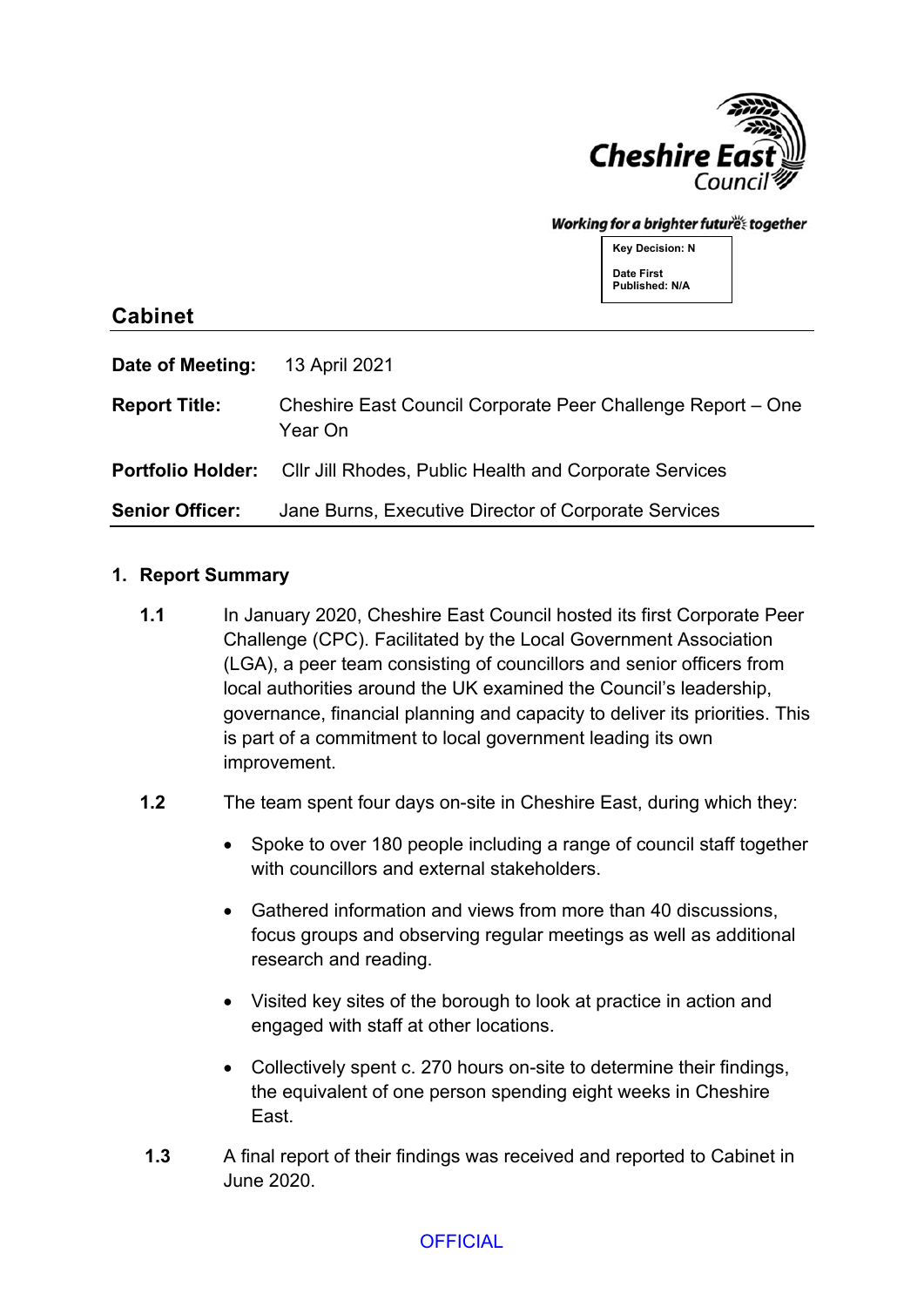**1.4** The CPC Peer Team, in its feedback presentation when on site and in a written report (Appendix A), delivered the following key observations and recommendations:

### **2. Key recommendations:**

- **2.1** Continue with the Council's commitment to staff culture and wider workplace wellbeing.
- **2.2** Develop and launch a new Corporate Plan.
- **2.3** Provide clarity regarding the process, decisions and timelines for the introduction of the Committee System.
- **2.4** Finalise technical and political decisions that will underpin the new Committee System.
- **2.5** Consider the strategic and operational context in which the Committee System will be operating.
- **2.6** Refine the council's approach to strategic finance and create dialogue regarding collective appetite to risk.
- **2.7** Communicate priorities for working in a partnership environment and learn the lessons of historic practice and approaches.
- **2.8** Refine the work programme and focus of Scrutiny Committees to support internal challenge and improvement.
- **2.9** Develop new approaches to engage councillors in neighbourhood working.
- **2.10** Review the findings of the 2019 Resident Survey to inform future relations with residents.

#### **3. Recommendation**

**3.1** That Cabinet note the progress to date, and the delivery of key actions to respond to the Corporate Peer Challenge recommendations.

#### **4. Reasons for Recommendation**

**4.1** The recommendations made by the Corporate Peer Challenge Team reflect what the Council fed back at the time on the LGA's 'healthcheck' on our overall strategic direction and planning. They have been used to reflect on the future direction of the Council and to inform the refresh of the council's Corporate Plan for 2021-2025.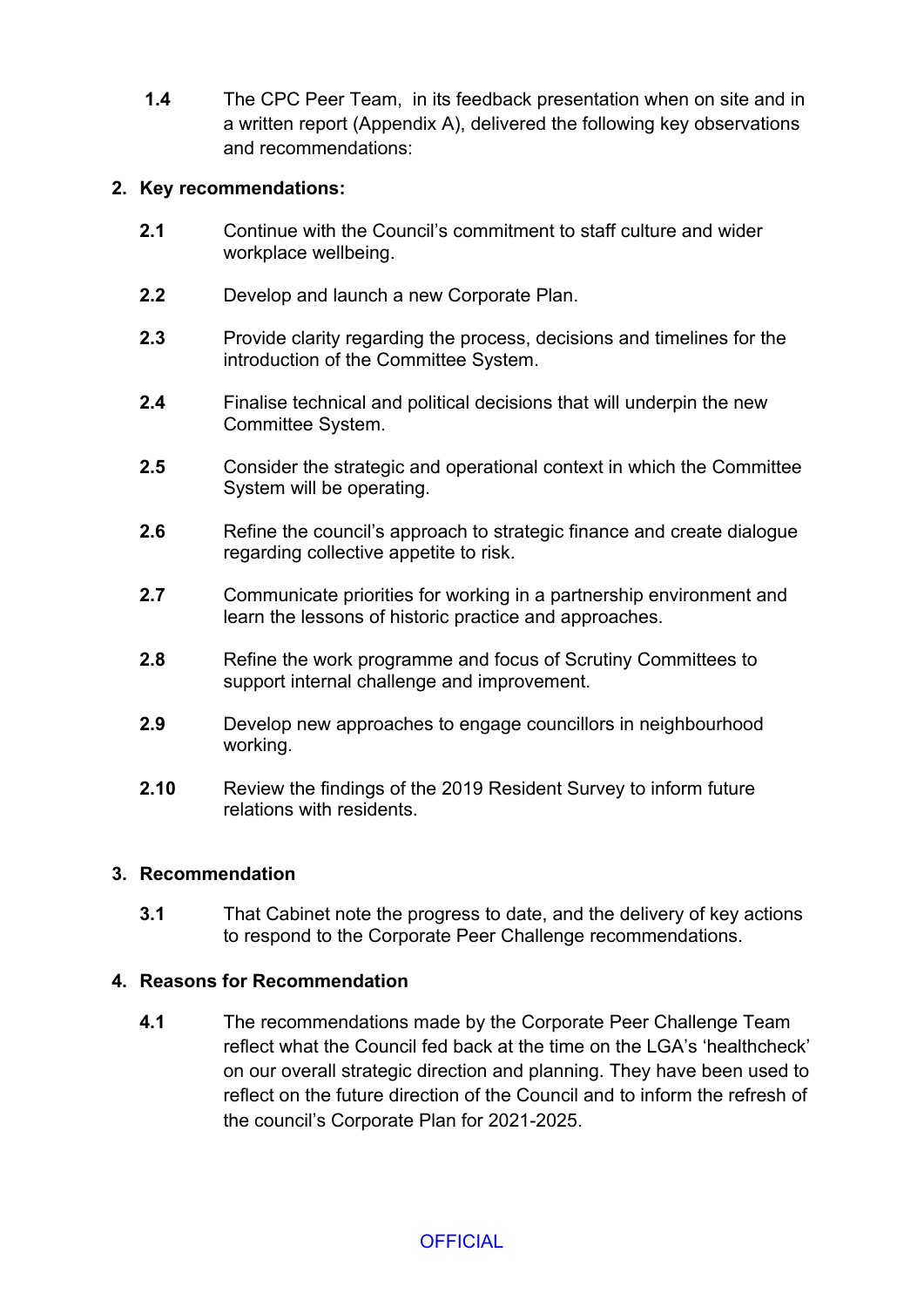### **5. Other Options Considered**

**5.1** None. The Council welcomed the opportunity to host a Corporate Peer Challenge visit and would want to demonstrate positive action to respond to the recommendations.

### **6. Background**

- **6.1** Since 2012 the Local Government Association (LGA) has provided, as part of its support to the sector, the facilitation of Corporate Peer Challenge (CPC) reviews whereby senior members and officers from other local authorities, supported by LGA staff, visit the Council with the objective to provide constructive feedback to inform improvement plans and support corporate learning.
- **6.2** The peer team considered the following five lines of enquiry which form the core components of all CPCs. These are the areas believed to be critical to councils' performance and improvement:
	- **Understanding of the local place and priority setting:** Does the Council understand its local context and place and use that to inform a clear vision and set of priorities?
	- **Financial planning and viability:** Does the Council have a financial plan in place to ensure long term viability and is there evidence that it is being implemented successfully?
	- **Capacity to deliver:** Is organisational capacity aligned with priorities and does the council influence, enable and leverage external capacity to focus on agreed outcomes?
	- **Political and managerial leadership:** Does the Council provide effective political and managerial leadership through its elected members, officers and constructive relationships and partnerships with external stakeholders?
	- **Governance and decision-making:** Is political and managerial leadership supported by good governance and decision-making arrangements that respond to key challenges and enable change to be implemented?
- **6.3** In addition to these, the Council asked the peer team to provide feedback on the workforce culture, as well as the organisational approach to internal assurance.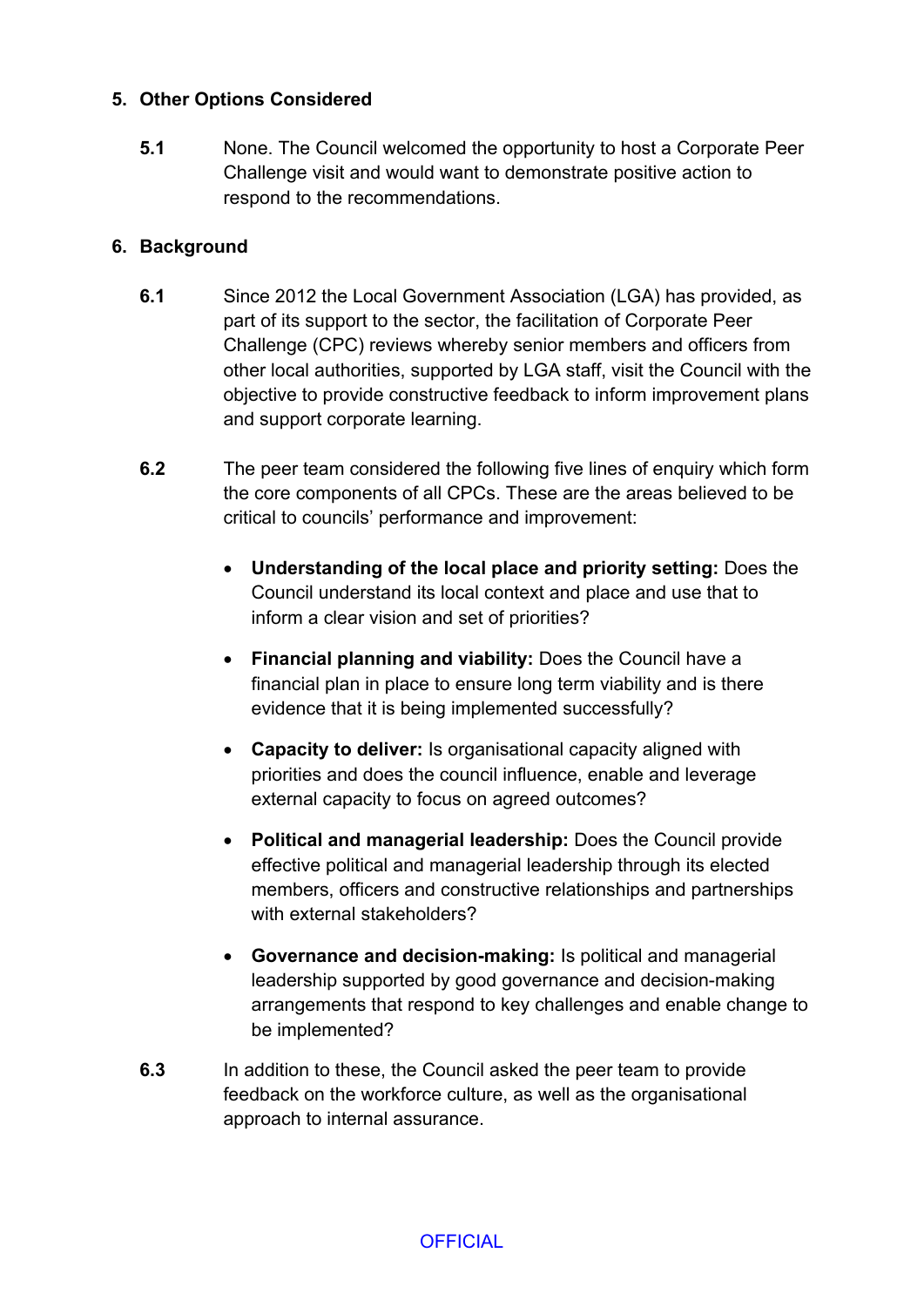- **6.4** This has been subsequently followed by a formal report (Appendix A), summarising the peer team's feedback with their recommendations for improvement. There was a delay between the date of the visit and the receipt of the report because of the impact of COVID-19.
- **6.5** During the last 12 months, the Council has made considerable progress on all of the key recommendations, as follows;

#### **6.5.1 Recommendation 1: Continue with the council's commitment to staff culture and wider wellbeing.**

The following extract from the report provides a helpful summary:

*The Corporate Peer Challenge Team spent four days on site in Cheshire East. During this time the Team spoke to a broad range of stakeholders, including staff, councillors, and partner organisations. The team received a broad range of feedback and were struck by the positivity of the staff working for the organisation, and the remarkable progress that has been made in improving workforce culture in a relatively short space of time. The importance of this work was illustrated by clear leadership and commitment, including the determination of councillors to drive and prioritise improvement. These messages were received from multiple levels within the organisation and this improvement has been embedded across multiple teams and locations. These improvements in culture have also supported the council to advance their internal assurance, with officers stating their comfort to 'call out' and 'professionally challenge' practice when appropriate. Alongside this cultural shift, the Team recognised the practical actions that have been taken, including improved management oversight and the development of supporting assurance frameworks and action plans.*

- All of the recommendations set out in the LGA culture review have now been addressed and work continues to embed the vision for workplace culture, values, behaviours and employee deal across the Council.
- The Council has done a considerable amount of work to support wellbeing and a large proportion of the workforce working remotely. A Pulse survey of staff carried out in July 2020 was positive for example 83% of staff agreed communications has been effective and 75% agreed the Council has provided effective wellbeing support[.http://moderngov.cheshireeast.gov.uk/ecminutes/document](http://moderngov.cheshireeast.gov.uk/ecminutes/documents/s79451/Covid%20Report%20-%20app%202.pdf) [s/s79451/Covid%20Report%20-%20app%202.pdf](http://moderngov.cheshireeast.gov.uk/ecminutes/documents/s79451/Covid%20Report%20-%20app%202.pdf) A second Pulse survey is underway which will give further insight.
- The wellbeing of staff has been an essential part of the Council's Covid-19 response. This has included weekly Talk Listen and Chat (TLC) meetings and weekly Manager Support calls. These forums have fed into the workplace workstream to inform the planning towards new ways of working and has also resulted in the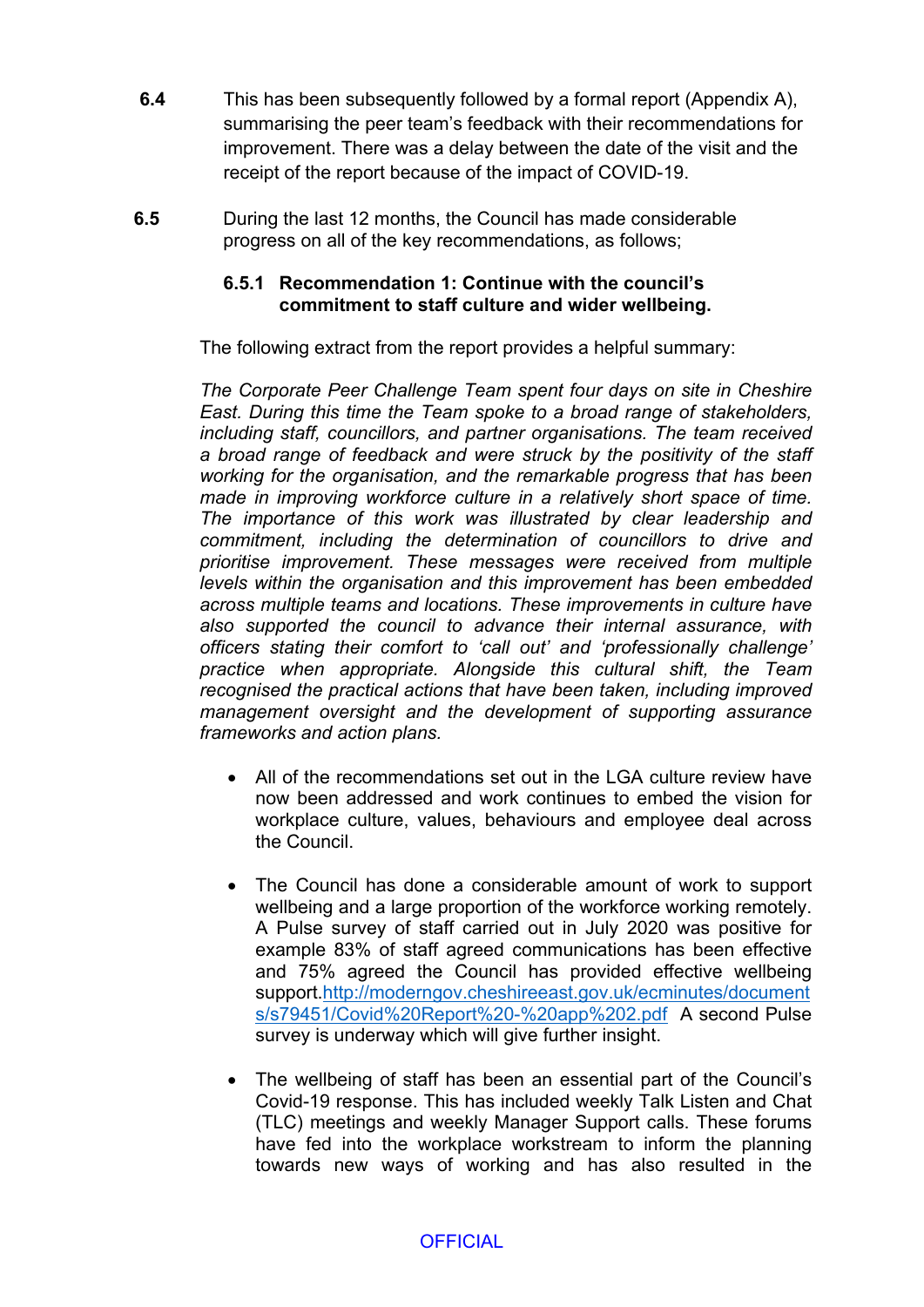development of a workplace wellbeing conversation toolkit for staff, additional e-learning and virtual training and the introduction of 'Golden Practices' 1 and 2, which focus on staff wellbeing.

• The Brighter Future Champions continue to support the other work streams within the Brighter Future Transformation Programme. Virtual meetings of the Champions have continued to be held on a monthly basis throughout the Covid pandemic with the Chief Executive, providing a valuable source of staff engagement.

## **6.5.2 Recommendation 2: Develop and launch a new Corporate Plan.**

- The Cheshire East Council Corporate Plan for 2021-2025 has been developed following consultation and engagement between 1 October 2020 and 27 November 2020. The feedback was positive, with the clear support for the Council's proposed vision and the main priorities.
- In February 2021, both Cabinet and full Council approved the Corporate Plan for 2021-2025. By developing the Corporate Plan alongside the MTFS, we have ensured that the plan is resources. The full engagement reports on both documents were published. The new Corporate Plan promotes a vision of an Open, Fairer, Greener Cheshire East.
- The Corporate Plan will now provide the foundation and basis for all business planning and will inform the development of a new performance framework to measure the success of the plan and support the delivery of the new committee structure of governance.

# **6.5.3 Recommendations 3, 4 & 5: Provide clarity regarding the process, decisions and timelines for the introduction of a committee system.**

- On 19th November, a special meeting of Council took place, specifically convened to consider recommendations from the Council's Constitution Committee, relating to a proposed change of governance arrangements, from the existing Leader and Cabinet model of decision-making, to a Committee System of decision-making.
- Council agreed the Constitution Committee's recommendations, and also agreed that the new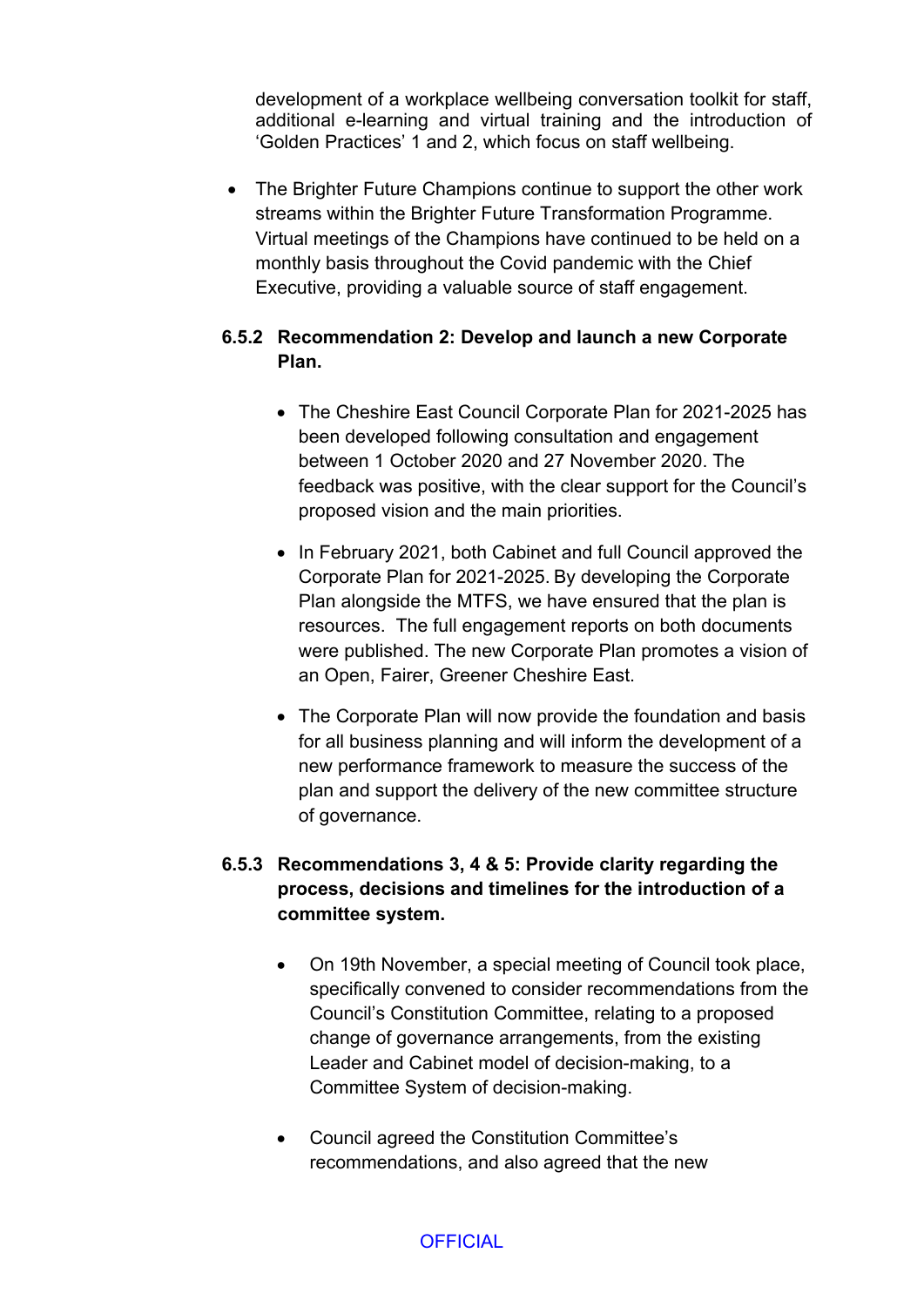arrangements will be implemented with effect from the Council's Annual General Meeting in May 2021.

• Preparations are happening at pace to secure implementation which will be considered by Council on 19 April. Members and officers will undertake training and further work will be undertaken to ensure that the Council's Constitution is suitably amended in line with the wishes of Council.

## **6.5.4 Recommendation 6: Refine the council's approach to strategic finance and create dialogue regarding collective appetite to risk.**

- 2020/21 has seen unprecedent financial challenges for all councils, including Cheshire East. The financial implications of COVID-19 started to emerge in March 2020 and have been regularly tracked and monitored since then. Regular reports have been brought to Cabinet, Corporate OSC and the Audit and Governance **Committee.**
- Within year budget forecasting and reporting demonstrates that the council has lived within its budget for the first time in many years.
- A new four-year balanced Medium-Term Financial Strategy has been developed and approved by Cabinet and Council in February 2021. This aligns to the new Corporate Plan and reflects investment in services to support those most in need, vital infrastructure and essential services. It has a focus on modern and efficient working practices.

## **6.5.5 Recommendation 7: Communicate priorities for working in a partnership environment and learn the lessons of historic practice and approaches.**

• The local response to the COVID-19 pandemic has been a partnership response which has strengthened working across Cheshire East and the wider sub-region. This has been vital to the delivery of the borough-wide response to protect our residents.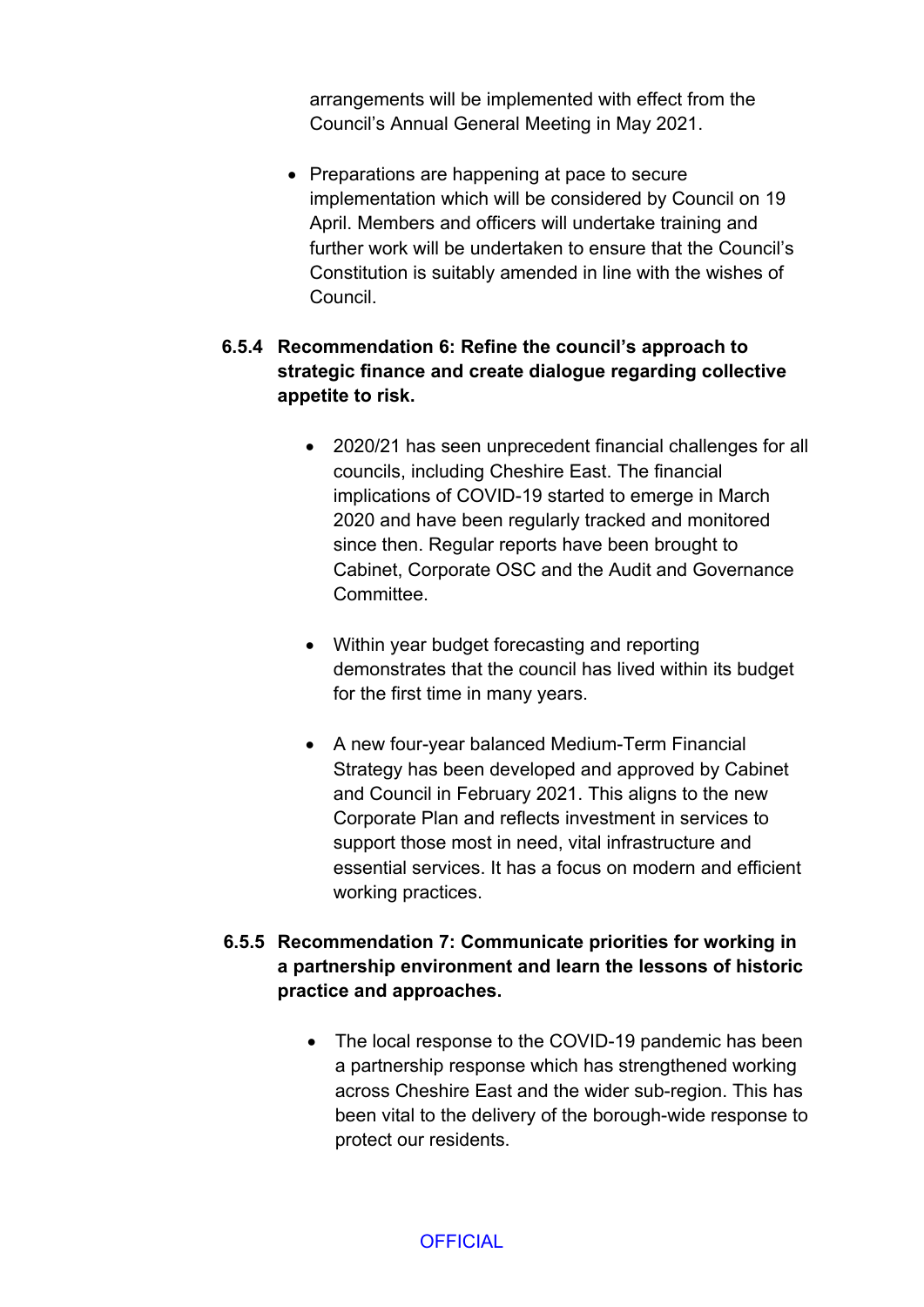- There continues to be regular communication and engagement with partners on their priorities and opportunities for support and joint working.
- The new Corporate Plan clearly articulates the ambition and the vital importance of for partnership working to deliver priorities as they are laid out.

# **6.5.6 Recommendation 8: Refine the work programme and focus of Scrutiny Committees to support internal challenge and improvement.**

- Overview and Scrutiny Committees have continued to set and drive their own agendas. A full report was presented to Council on 21 October 2020.
- Scrutiny arrangements in the new Committee System will focus on a single scrutiny committee covering statutory scrutiny functions.

## **6.5.7 Recommendation 9: Develop new approaches to engage councillors in neighbourhood working.**

- This has been identified as a priority in the new Corporate Plan. Further work will be taken forward through the new committee system.
- Council on 17 February 2021 agreed to devolve Ward Member Budgets for highways-related activities in 2021/22.

# **6.5.8 Recommendation 10: Review the findings of the 2019 Residents Survey to inform future relations with residents.**

- The Residents Survey concluded in November 2019 with a 46% response rate, (an improvement on the 2017 survey). The results of the survey have been shared with relevant service leads, including planning, customer services, highways and countryside rangers.
- The key findings have all been considered and have been included as areas for action in the refreshed **Corporate Plan 2021-25.**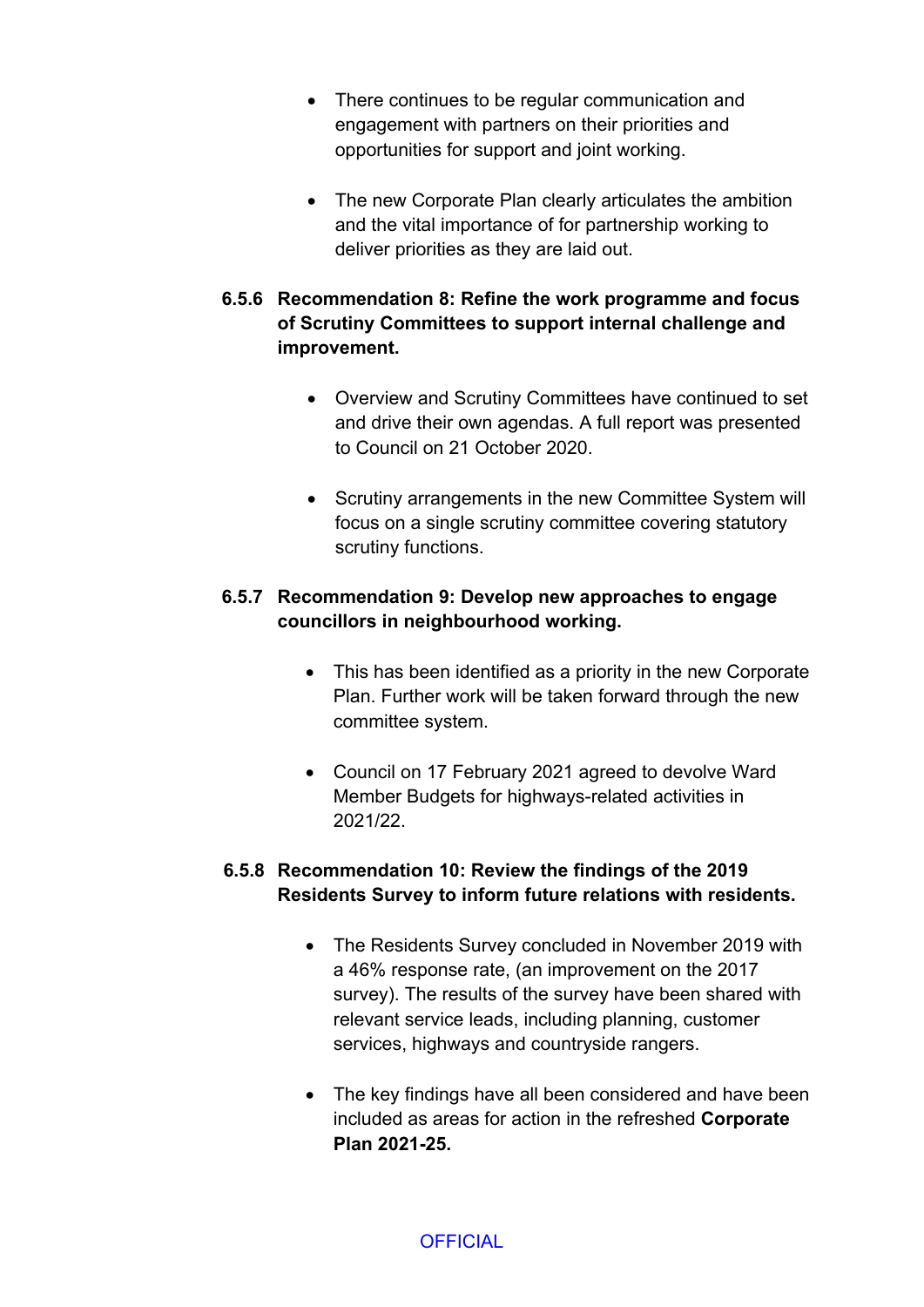- In addition to this, the Cabinet has recently approved a **Customer Experience Strategy.** The strategy shows a clear link to the Residents survey and how we can improve the customer journey and the overall experience and expectations of the council.
- We will continue to measure resident satisfaction and experience across our services to drive change and improvement.
- 6.6 The ten key recommendations from the CPC reflected back the issues of the day. Since then, the unprecedented circumstances of and response to Covid-19 has highlighted a need for further improvement which have informed the development of the Council's newly published Corporate Plan for 2021-2025.
- 6.7 Corporate Peer Challenges would ordinarily be followed up after 18-24 months. Again, Covid-19 has impacted on that expectation. Discussions are ongoing with our LGA Principal Adviser about appropriate arrangements in the circumstances.

## **7. Implications of the Recommendation**

## 7.1. **Legal Implications**

- **7.1.1** Engaging in the LGA Corporate Peer Challenge and acting on the feedback is not mandated. The actions taken and progress to date, will however, assist the Council to meet its duty to secure continuous improvement in the way in which its functions are exercised having regard to a combination of economy, efficiency and effectiveness (s 3 LGA 1999).
- **7.1.2** As work continues and actions are identified, any direct legal implications which will be considered individually and in line with the actions required.

## **8.2 Finance Implications**

**8.2.1** The cost of the Corporate Peer Challenge was included within the authority's annual subscription to the LGA. Other costs are internal and related to officer time. The cost of implementing the actions resulting from the recommendations continue to be met from current budgets (unless separately identified and agreed as part of the budget setting and approval process).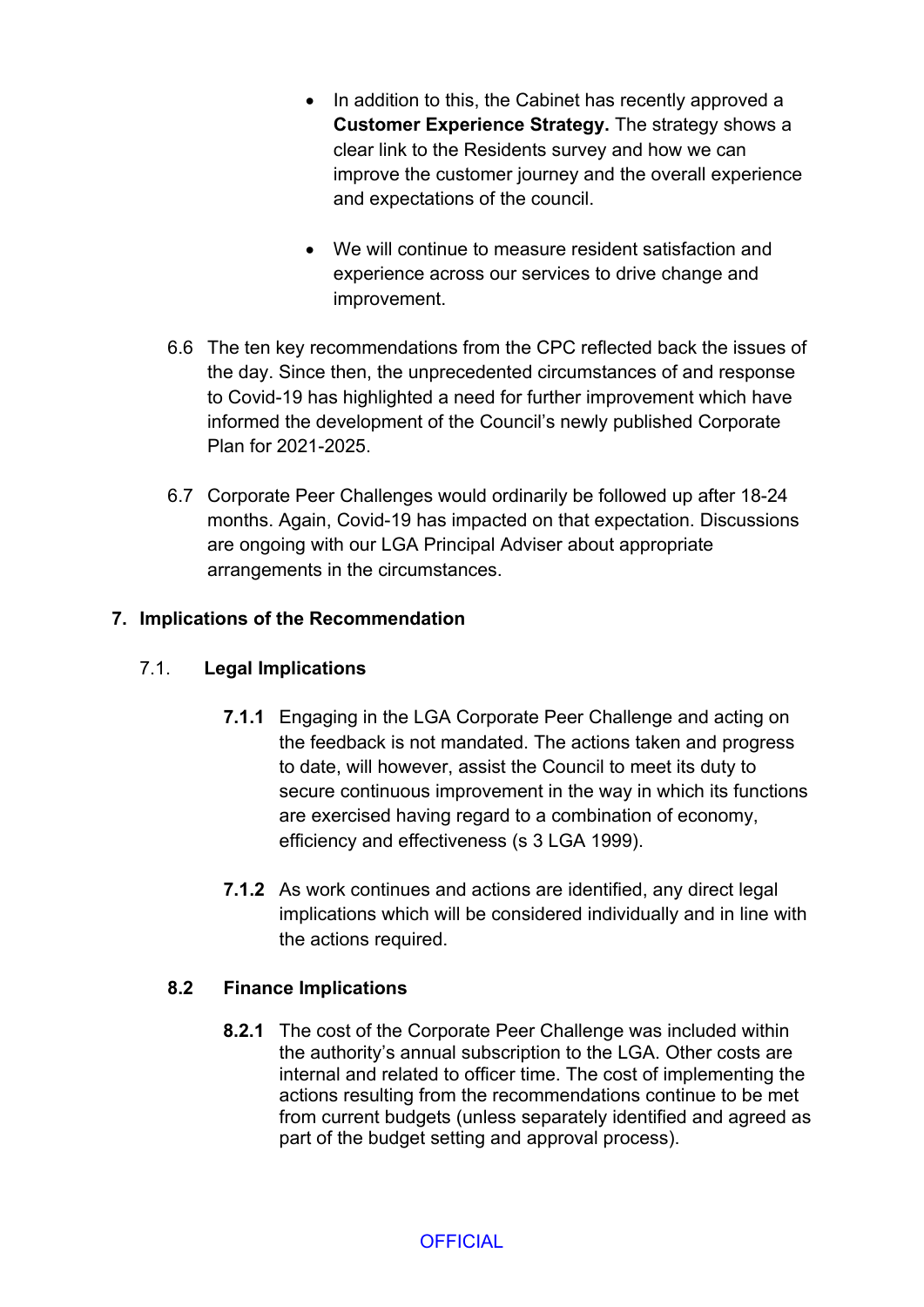**8.2.2** There is no direct impact on the council's Medium-Term Financial Strategy (MTFS) arising from this report.

## **8.3 Policy Implications**

**8.3.1** The findings from the Corporate Peer Challenge supports. continue to be used to drive improvement and are reflected in the new Corporate Plan.

## **8.4 Equality Implications**

**8.4.1** The CPC feedback report was published on the council's website ensuring compliance with the Public Sector Bodies (Websites and Mobile Applications) (No. 2) Accessibility Regulations 2018.

#### **8.5 Human Resources Implications**

- **8.5.1** Implementing the required actions has required the support and contribution of several officers and members, including the Brighter Future Champions, equality champions and named officers linked to ongoing programmes of work such as the implementation of the committee system and the culture programme. This has been achieved within existing resource with management arrangements in place to consider skills and capacity.
- **8.5.2** The feedback report has clearly recognised the positive contribution of the council staff and members in engaging with the workforce culture programme, and a key recommendation is to ensure that this progress is continued and sustained.

## **8.6. Risk Management Implications**

**8.6.1** The Corporate Peer Challenge report did not identify significant risks.

## **8.7 Rural Communities Implications**

**8.7.1** Implementing any required actions will have indirect implications for our rural communities, which will be considered individually and in line with the actions required. For example, the Corporate Plan 2021-2025 includes priorities and commitments which will impact rural communities. These impacts will be considered and reported through individual work programmes as they are developed.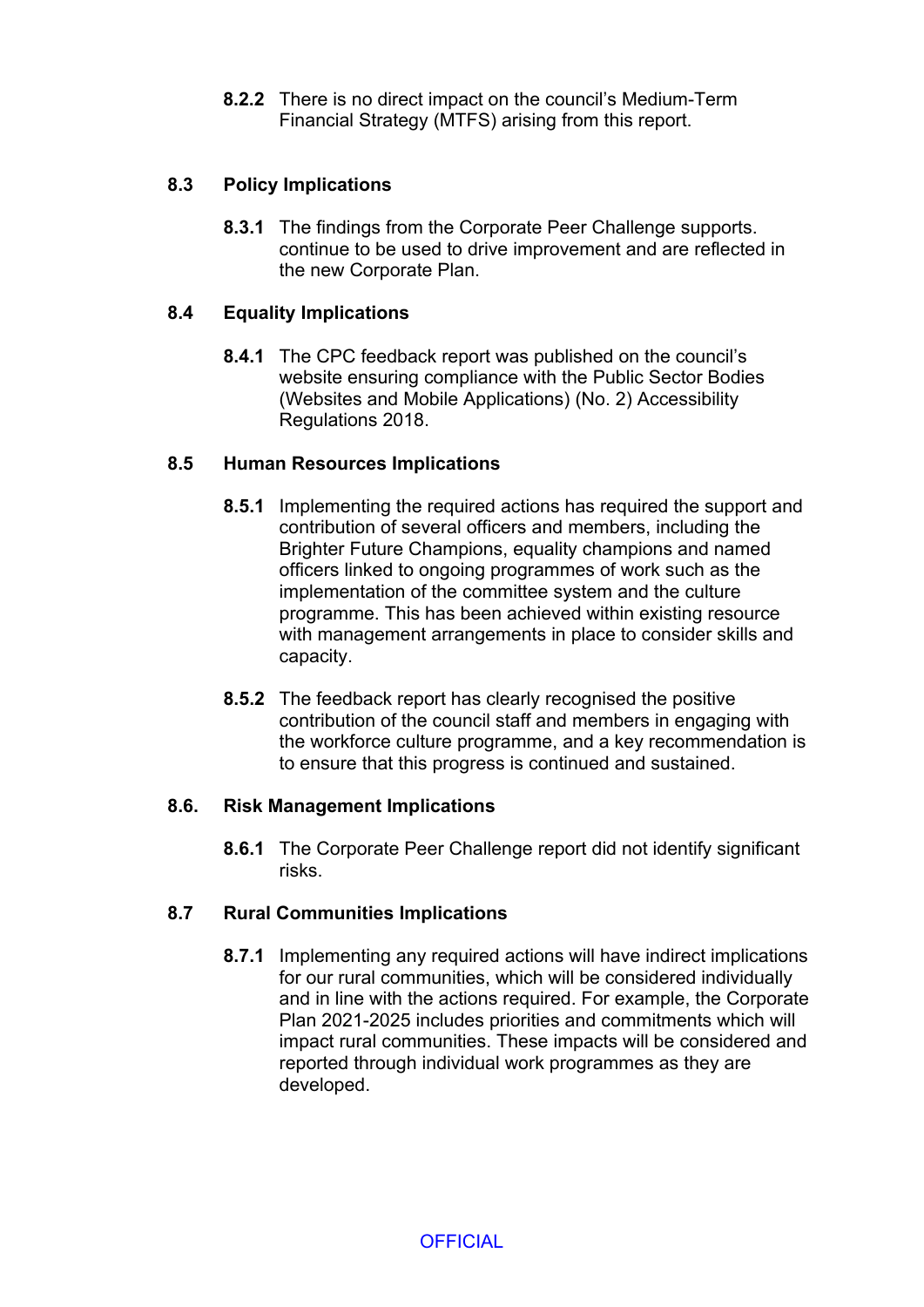## **8.8 Implications for Children & Young People/Cared for Children**

**8.8.1** Implementing any required actions will have indirect implications for children and young people/cared for children, which will be considered individually and in line with the actions required. For example, the Corporate Plan 2021-2025 includes priorities and commitments which will impact children and young people/cared for children. These impacts will be considered and reported through individual work programmes as they are developed.

## **8.9 Public Health Implications**

**8.9.1** Implementing any required actions will have indirect implications for public health which will be considered individually and in line with the actions required. For example, the Corporate Plan 2021-2025 includes priorities and commitments which will impact the wider public health of the borough. These impacts will be considered and reported through individual work programmes as they are developed.

## **8.10 Climate Change Implications**

**8.10.1** Implementing any required actions will indirectly support the Council to reduce its carbon footprint and achieve environmental sustainability. For example, the Corporate Plan 2021-2025 includes priorities and commitments which will directly and specifically support environmental priorities and initiatives.

## **9.0 Ward Members Affected**

**9.1** Developing new approaches to engaging local members has been identified as a priority in the new Corporate Plan. Further work will be taken forward through the new committee system.

## **10.0 Consultation & Engagement**

- **10.1** In preparing for the Corporate Peer Challenge the Council engaged with all officers and members, not only to raise awareness and understanding of the challenge week, but to seek representation and support to attend the 1-1 and focus group discussions.
- **10.2** As reported by the LGA over 180 people were spoken with during the four-day visit, and feedback sessions were offered to those that attended the meetings.
- **10.3** The Council will continue to consult, engage and collaborate with residents, officers and key stakeholders to determine the scope and focus of the work to be delivered over the short to medium term.